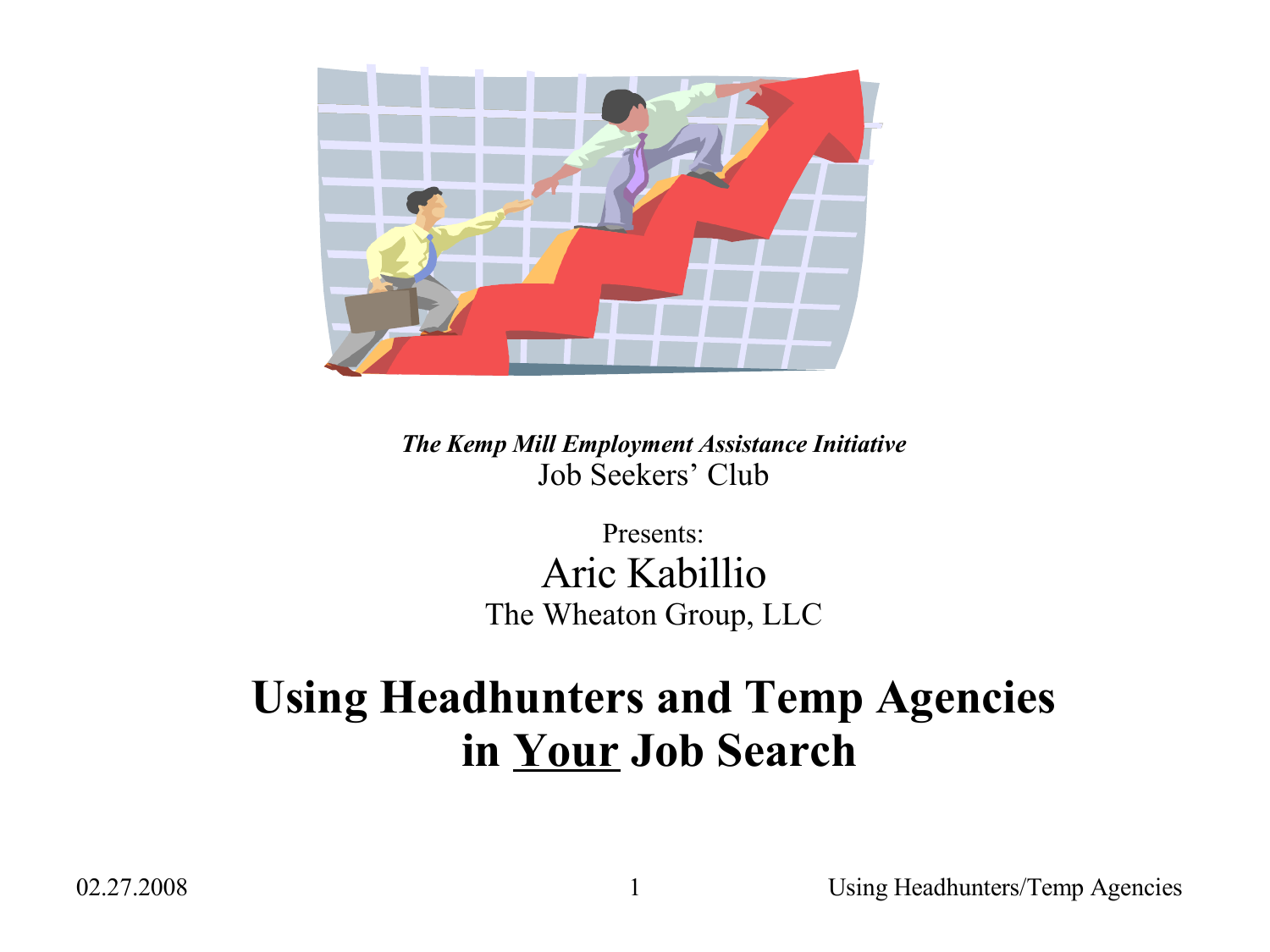# Definitions

## • Headhunter:

- *1. a recruiter of personnel (especially for corporations).*
- *2. a savage who cuts off and preserves the heads of enemies as trophies.*

## • Recruiter:

– *someone who supplies members or employees for organizations or corporations.*

## • Temp Agency/Staffing Firm:

– *firm that finds and retains workers for other companies in need of short-term workers; temp agencies send temporary workers on assignment to work at other companies for varying durations of time.*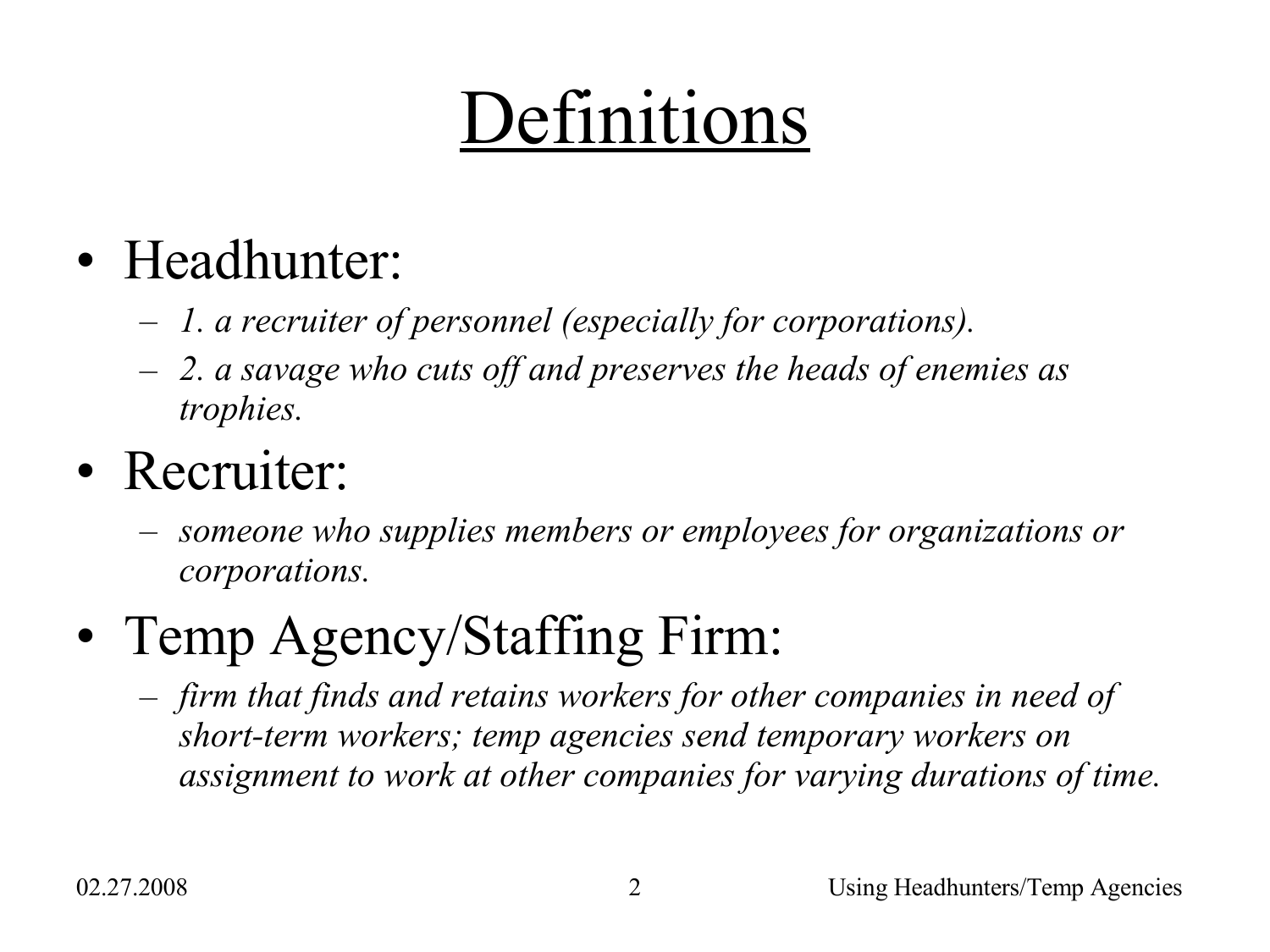# How They Work

### • Headhunters:

– Work on a "push" method. Headhunters work with candidates and try to sell these candidates to their client companies. Work on "retained" and/or "contingency" searches. Generally used by companies for their hardest to fill positions.

### • Recruiters:

– Work on a "pull" method. Recruiters work for one company and try to attract candidates to that company. Usually full time employees or contractors working within a company's HR department.

## • Temp Agencies/Staffing Firms:

– Small to extremely large companies that supply seasonal, temporary, or temp-to-perm labor to their clients. Staffing firms use a recruiter/headhunter hybrid to service their clients.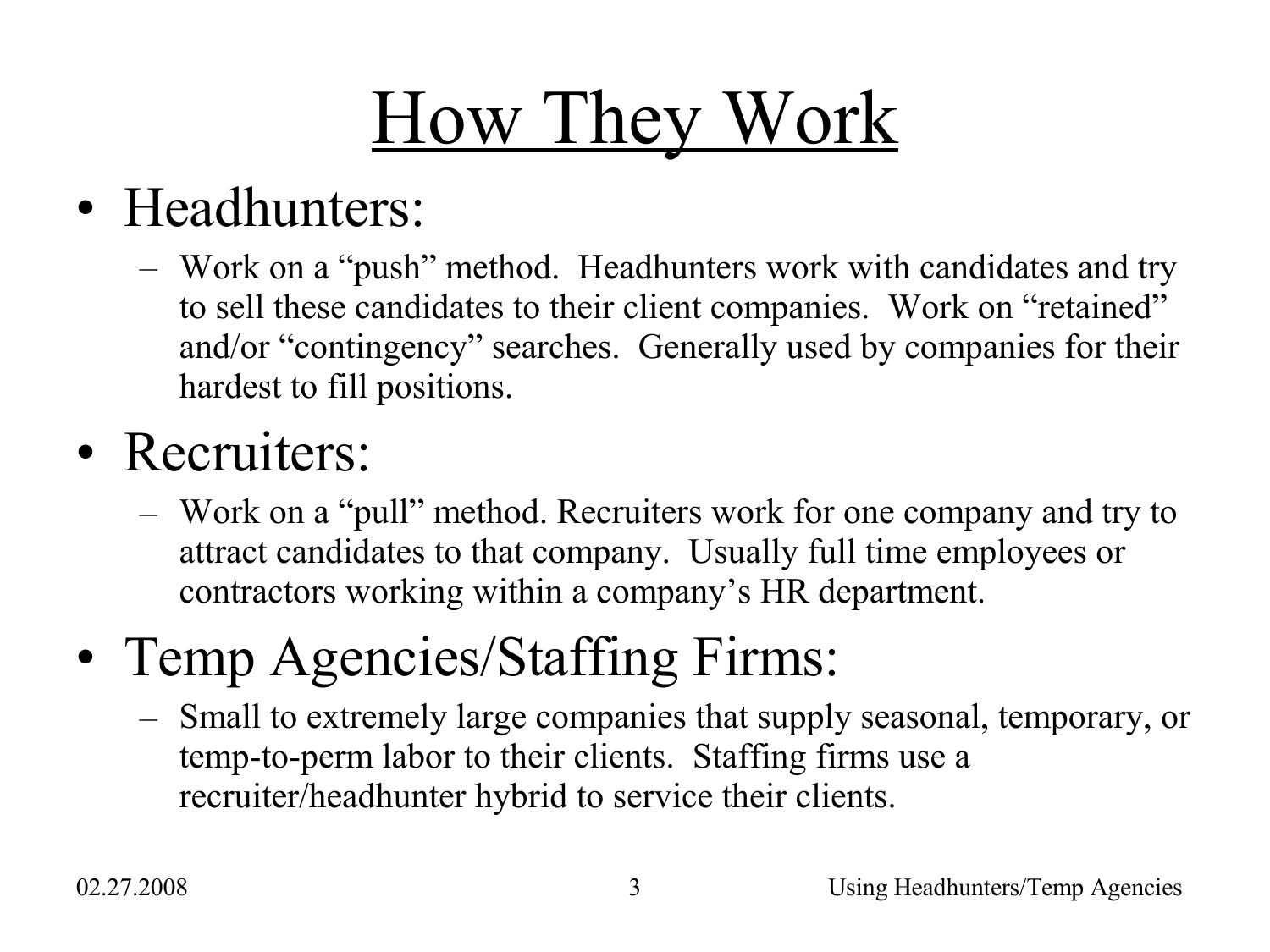# Why/When to Use

## • Headhunters:

- Keeping your job search a secret
- Have a skill in high demand and have little time to devote to job search
- Executive or high level employee looking to outsource your job search
- Looking for a one-to-one relationship for service and simplicity
- Need an expert with connections in the best companies
- Temp Agencies/Staffing Firms
	- Looking for part time or seasonal work
	- Reentering the workforce after an absence
	- Enjoy having a variety of assignments and flexibility of schedule
	- Need to get "a foot in the door"
	- Want to "try before you buy" a prospective employer
	- Do not want "boss" and "supervisor" to work for the same company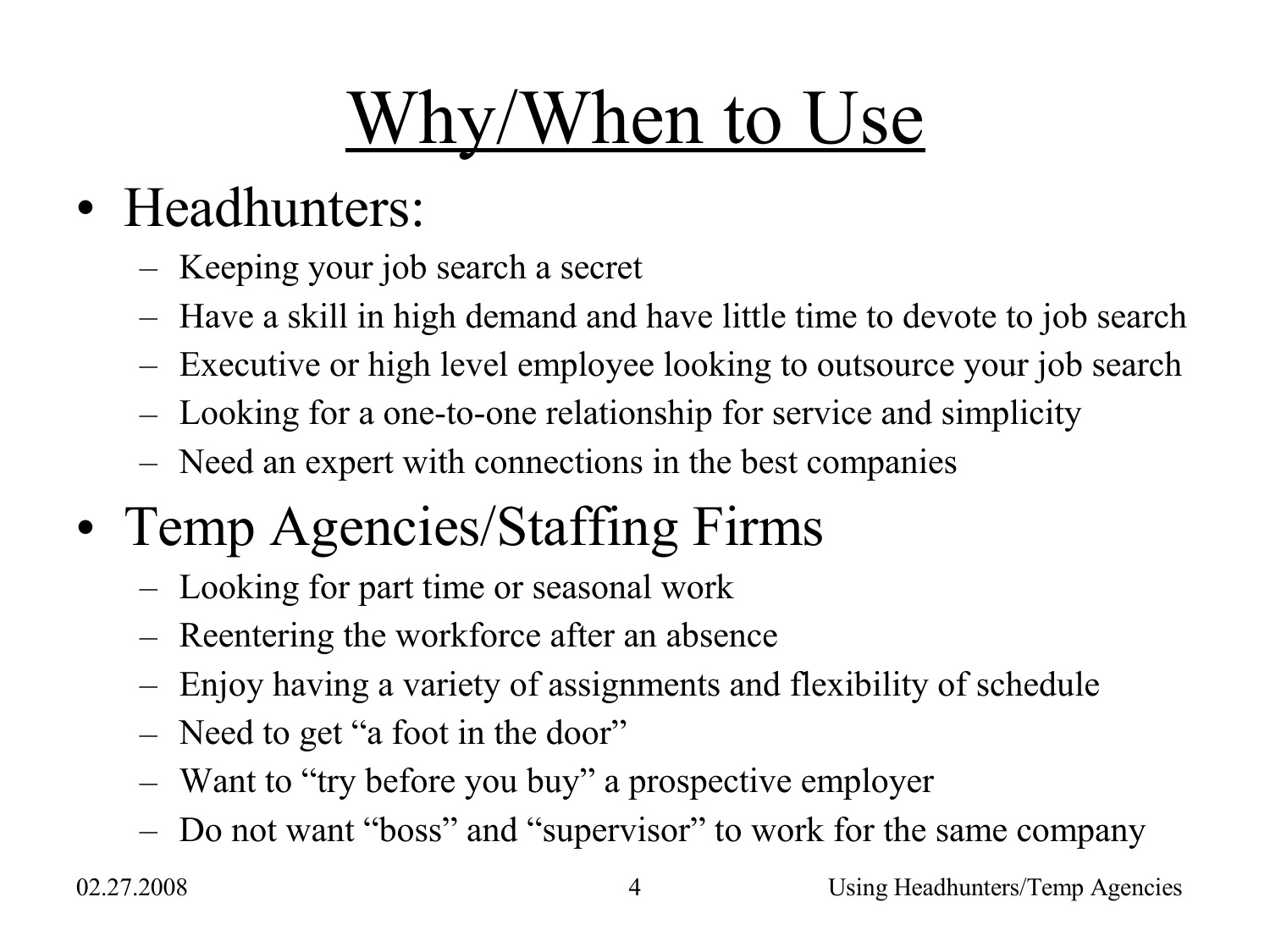# $Do's$

- When working with a Headhunter or Temp Agency, always:
	- Do your due diligence. Some basic research will save you a lot of time.
	- Make sure you choose companies that are right for your job search. If you have a niche skill, work with a niche firm.
	- Work with the right number of firms. Too few and your net is not wide enough; too many and you could be inundated
	- Interview the firms beforehand to learn about their process, philosophy, customer service, client base, etc.
	- Pick firms that are responsive to your questions.
	- Feel free to stop working with a firm if you are being neglected
	- Be clear about your goals and desires
	- Establish ground rules up front: Shabbat observance, companies you want to avoid, contact times and methods, etc.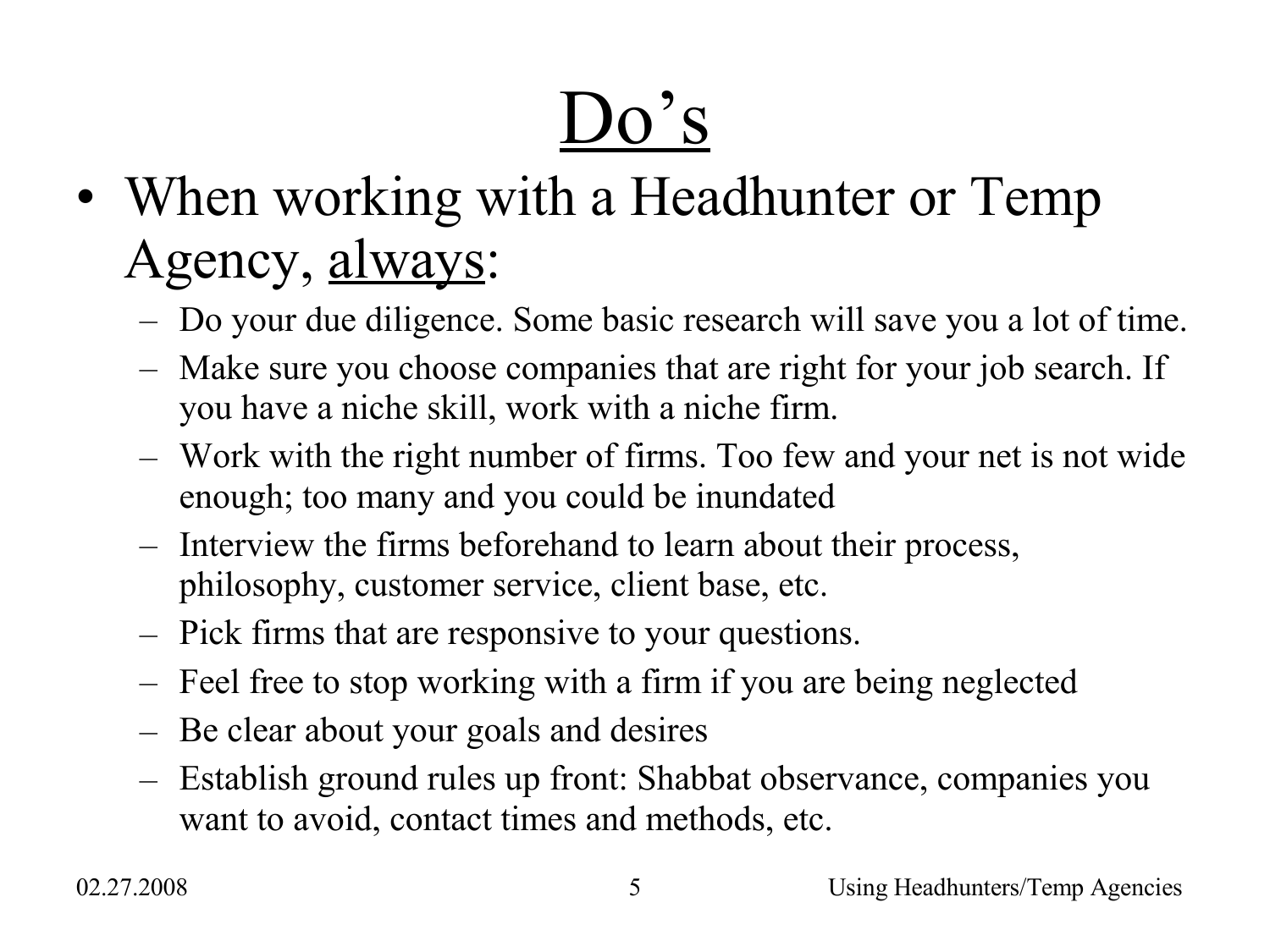# Don'ts

- When working with a Headhunter or Temp Agency, never:
	- Never, never, never pay anything! Any headhunter or temp agency that asks you to pay them is a scam. Headhunters and temp agencies are paid by their client companies and should never ask a candidate for money. If they do, it isn't illegal, but it is unethical.
	- Use a firm that cannot represent you well. If you are a nurse, do not call Accountemps!
	- Give up. If you are not having success, start fresh. There are hundreds of headhunters and temp agencies out there – one is right for you.
	- Allow yourself to be bullied. Headhunters and temp agencies can only make money because of you. You are the one in the driver's seat.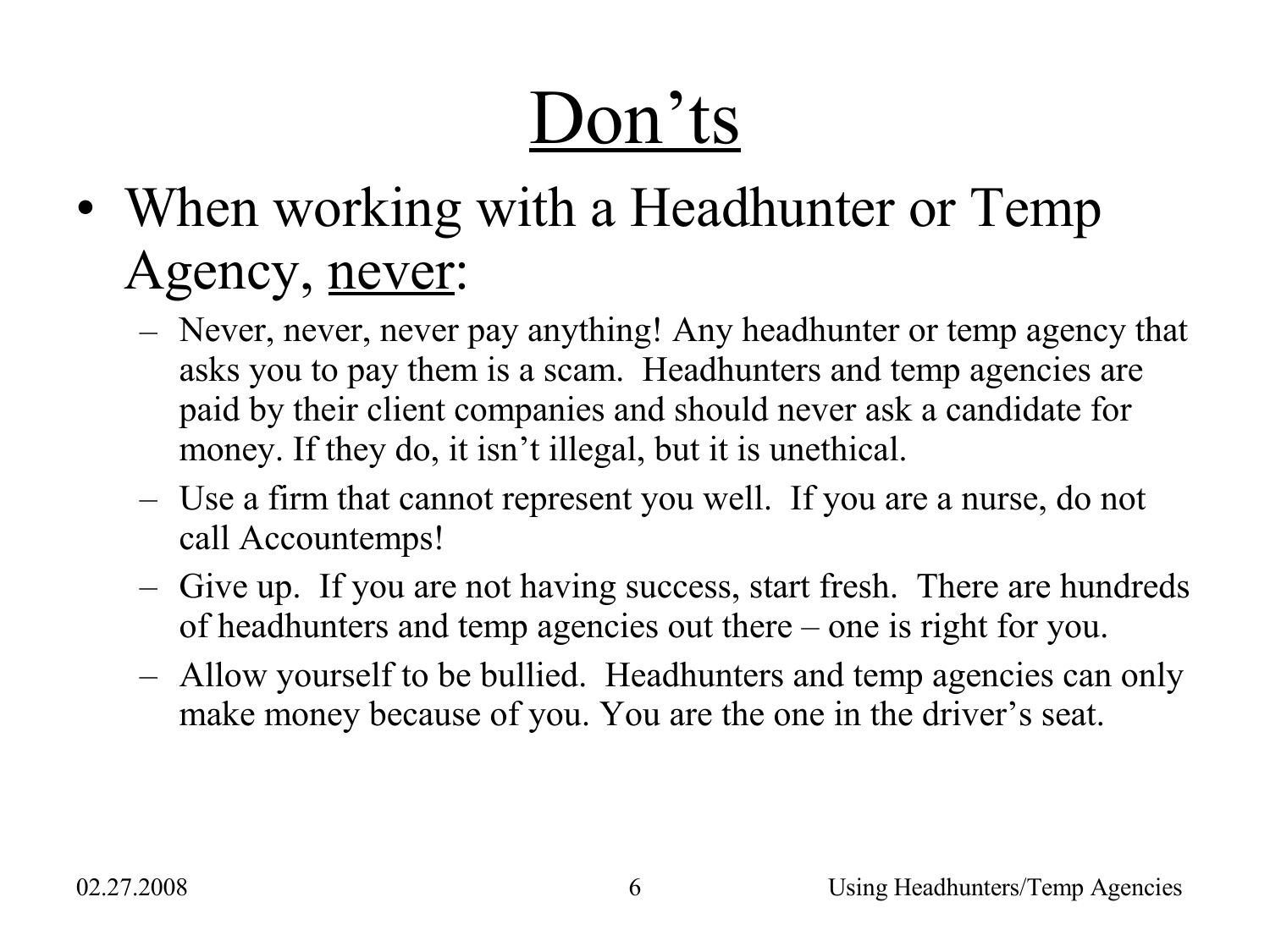# Resources - Headhunters

Partial list of well regarded headhunters and their specialties

- Wallach Associates Cleared
- Clovis Group Technical
- Spencer Stuart Executive
- Spherion Technical/HR
- Matrixx Group Finance/Cleared
- The Wheaton Group Cleared
- Kensington Group Sales/Mgmt.
- The Midtown Group Clerical
- Career Blazers General/Legal
- Pace Resources Engineering
- [www.wallach.org](http://www.wallach.org/)
- [www.clovisgroup.com](http://www.clovisgroup.com/)
- [www.spencerstuart.com](http://www.spencerstuart.com/)
- [www.spherion.com](http://www.spherion.com/)
- [www.matrixx-group.com](http://www.matrixx-group.com/)
- [www.wheaton-group.com](http://www.wheaton-group.com/)
- [www.kensingtongroup.net](http://www.kensingtongroup.net/)
- [www.midtownpersonnel.com](http://www.midtownpersonnel.com/)
- [www.careerblazers.com](http://www.careerblazers.com/)
- [www.perecruiter.com](http://www.perecruiter.com/)